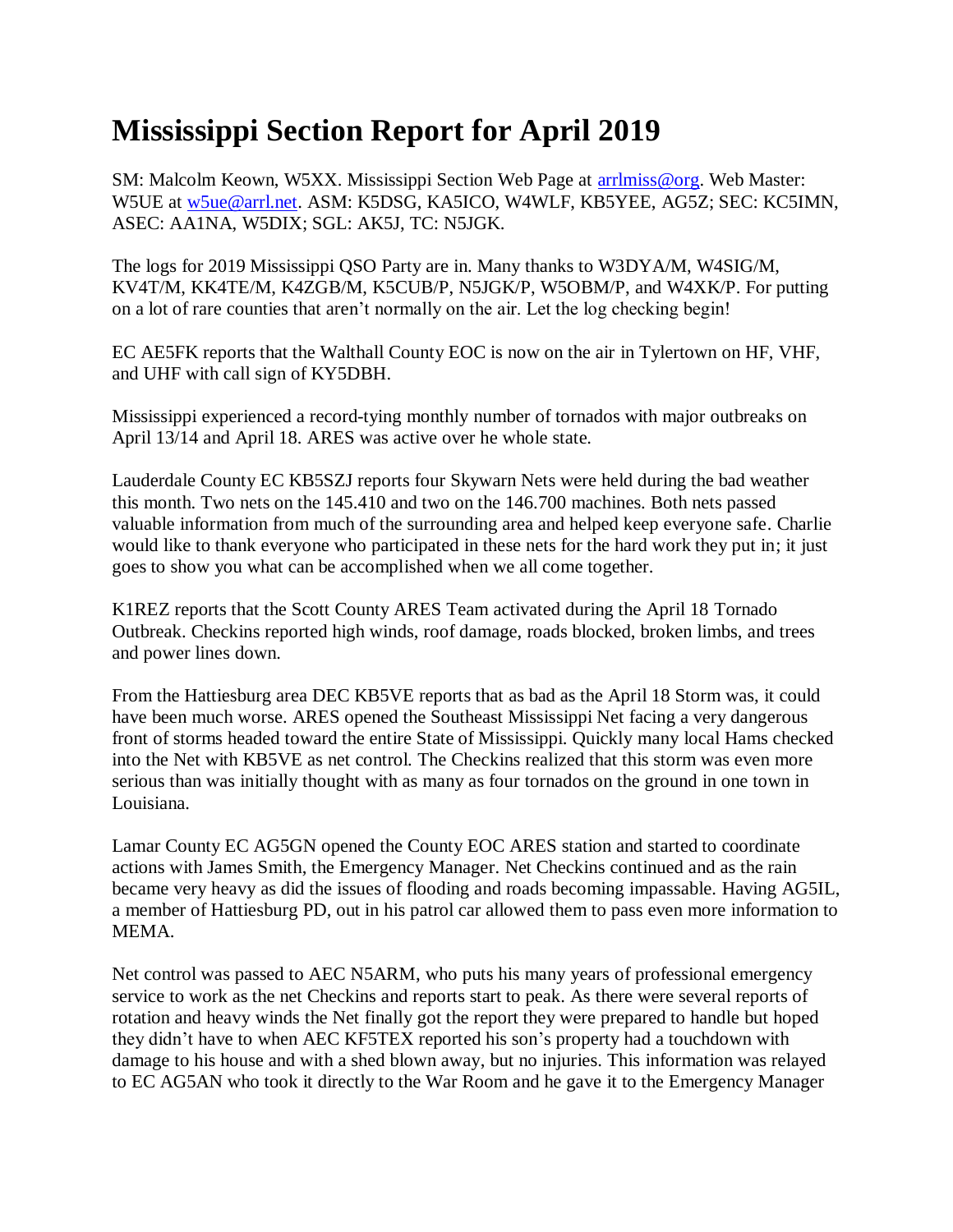as the information was coming in on their radio. This pattern continued all afternoon with ARES reports of incidents getting to MEMA before or at the same time.

At this time Lamar County AEC WB5TJK took net control and continued to take damage reports and give weather bulletins out as he received them. Many of the Net Checkins on the west side of Hattiesburg had to take to their safe rooms during this time. The Net continued to have information flow in from Officer AG5IL and other Hams.

Net control was passed back to N5ARM, who continued to take damage assessment reports as the weather calmed down. Net control was then turned over to KB5VE as EMAs went to stage One and ARES continued to look at the weather coming toward us. After consulting with the Emergency Manager, they agreed to close the Net, but to be prepared to open it back up.

KB5VE wants to take time to thank the many Hams, both ARES and non-ARES, who checked in and were prepared to report damage and relay traffic. A special thank you to ADEC K5LVL who maintains their repeaters and Wires X and gateways. He is the IT man at AAA Ambulance, but he fits us into emergencies! Dale is getting the numbers together, but feels that about 30 Hams checked in.

The Central Mississippi ARA and the Jackson ARC again provided communications for the Natchez Century Ride. Chief Organizer WM5A thanks KG5ZDZ, NCS, AK5J, KD5KHI, AG5BC, AF5SK, K5PBK, KD5JPB, and K5HH, who supported this public service event under less than great weather conditions

Forrest County EC KF7DLW reports that the Rise and Shine Marathon went great, and the race organizers are looking forward to having Ham support again next year. They stated that ARES was a huge part of the Marathon, and it would have been difficult to conduct without ARES communications support. The Marathon consisted of 1,000 runners on 5K, 10K, and Half Marathon Courses. Communications were handled by 23 operators. Throughout the Marathon, all went well except ARES communicated for assistance on one minor medical incident. Participants included Hams from Forrest, Lamar, Covington, Perry, Jones, Jasper, Walthall, Wayne and Marion Counties. Thanks to the Hattiesburg and Lamar Club For the use of their repeaters. All frequencies came in handy and were monitored during the evens. Participants were Race Command: KF7DLW, Race Control KF5ZCI, and KG5XZU, KF5CCH, AE5FK, KG5WJM, AA1NA, AG5AB, KG5DKG, KE5KJP, K5SDB, WB5TJK, W5TUT, KE5RJQ, K9EYZ, WB5KXT, KB5VND, KF5OIM, KI5DBT, KF5HGO, KM0I, W5BLL, KG5ROD, KD5XG, and AG5IL (Hattiesburg Police Dept).

The Ole Miss ARC served as course Marshalls for this year's Oxford Double Decker 5/10K run on Saturday April 28. They had 10 members participate with 1530 and runners. The event went well with no problems. Special thanks to K5LMB for coordinating the location for Club members to monitor the race. Hams who participated were: K5LMB, K5GET, KF5IMA, NR5B, WB5EXY, KC5KLW, KZ7H, N5XXX, W1IBL, and KI5BTY.

Lafayette County EC KF5IMA notes that they do have an Echolink node in Oxford, thanks to KE5IMK that gives access to Oxford 147.33 repeater via Echolink. It is listed under KE5IMK-R.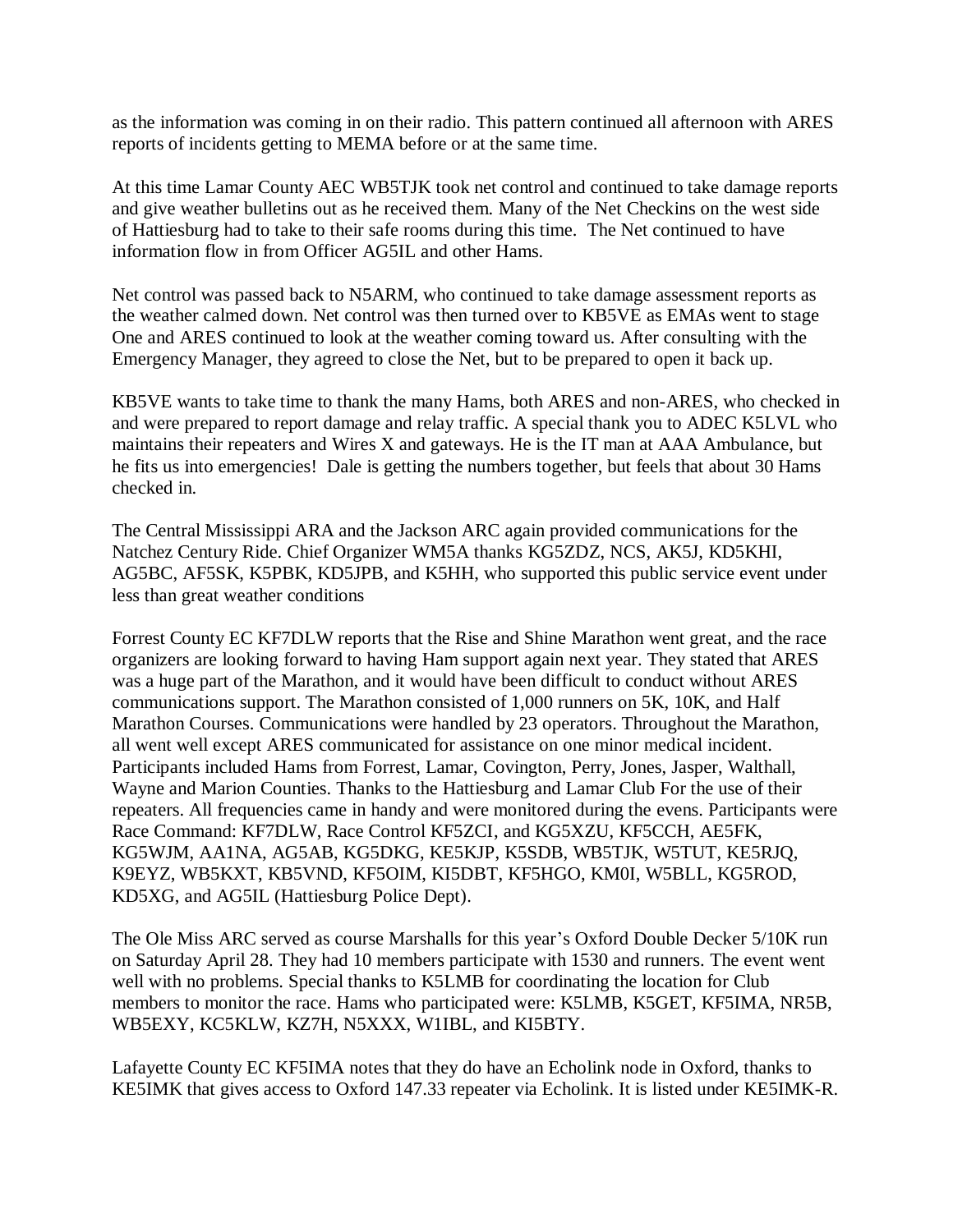Bruce notes that the Club would love anyone interested to check it out and, if possible, to check in on their 8pm Sunday night net.

Congratulations to the following on their upgrades in April: KI5BBU, Harry – Picayune; KI5DER, Joseph – Ocean Springs; KI5DVD, Brian – Iuka; KI5EAT, Dustin – Iuka; and KG5ROF, Bruce – Brandon.

Welcome to the following new Hams in Mississippi in April: KI5EDV, Kyle – Purvis; KI5EFA, Timothy- Shannon; KI5EFB, David - Amory; KI5EHR, Thomas – Clinton; KI5EHS, Charles – Pearl; KI5EHT, Christopher – Flora; KI5EJB, George - Iuka; and KI5ELB, David – Myrtle.

Also, welcome to the following new ARRL Members in April: KI5BBU, Harry – Picayune; KI5CSG, Robert – Aberdeen; KI5DER, Joseph – Ocean Springs; KF4DZB, Robert – Madison; KI5EFA, Timothy – Shannon; KI5EHR, Thomas – Clinton; KE5IMK, Britt – Oxford; WB5JHC, William – Biloxi; KB5KIS, David – Louisville; KG5KJU, Janson – New Augusta; KG5MEY, Lillian - Bay Saint Louis; KB5OCB, Donald – Hernando; KE5SGE, Robert – Aberdeen; and W5VOL, Joe – Steens.

As of April 30, ARRL Membership in Mississippi was 980. Down 1 from last month.

And lastly, welcome to W5TXR of Columbus as a Technical Specialist.

SEC/DEC Reports for April 2019: KC5IMN (SEC), KC5IIW (EC MS), AD5PO (NE MS), KB5VE (SE MS), N5ZNT (SW MS), KB0ZTX (NW MS),

EC Reports for April 2019: KE5BSB (Itawamba), WB5CON (Alcon), KF7DLW (Forrest), AE5FK (Walthall), AG5GN (Lamar), KA5ICO (Chickasaw), KC5IIW (Scott), KF5IMA (Lafayette), N5KDA (Adams), AD7KJ (Franklin), KC5NDU (AEC)(Yalobusha), AF5NG (Marion), AD5PO (Prentiss and Tishomingo)), AE5SK (AEC)(Copiah, Hinds, Madison, Rankin), AA5SG (Jones/Wayne), KB5SZJ (Lauderdale), W4WLF (Harrison), KF5WVJ (DeSoto), N5ZNT (Lincoln/Wilkinson), KB0ZTX (Marshall).

OES Report: WB5AKR repots from the Meridian Area that there were 13 total tornado warnings in Lauderdale County during the combined April 13/14 and April 18 tornado outbreaks (two over his house). Larry has contacted the local Channel 14 CB Croup about running a Weather Net and is looking at possibility of support from the General Mobile Radio Service and the Family Radio Service as a source of severe weather info. Larry understands that this is being done in he Mobile area.

Club Newsletter/Reports (Editor): the Meridian ARC Spark Gap (W5MAV)

HF Net Reports - sessions/QNI/QTC (Net Manager)

Hattiesburg ARC 10M Net 4/35/0 (KD5XG)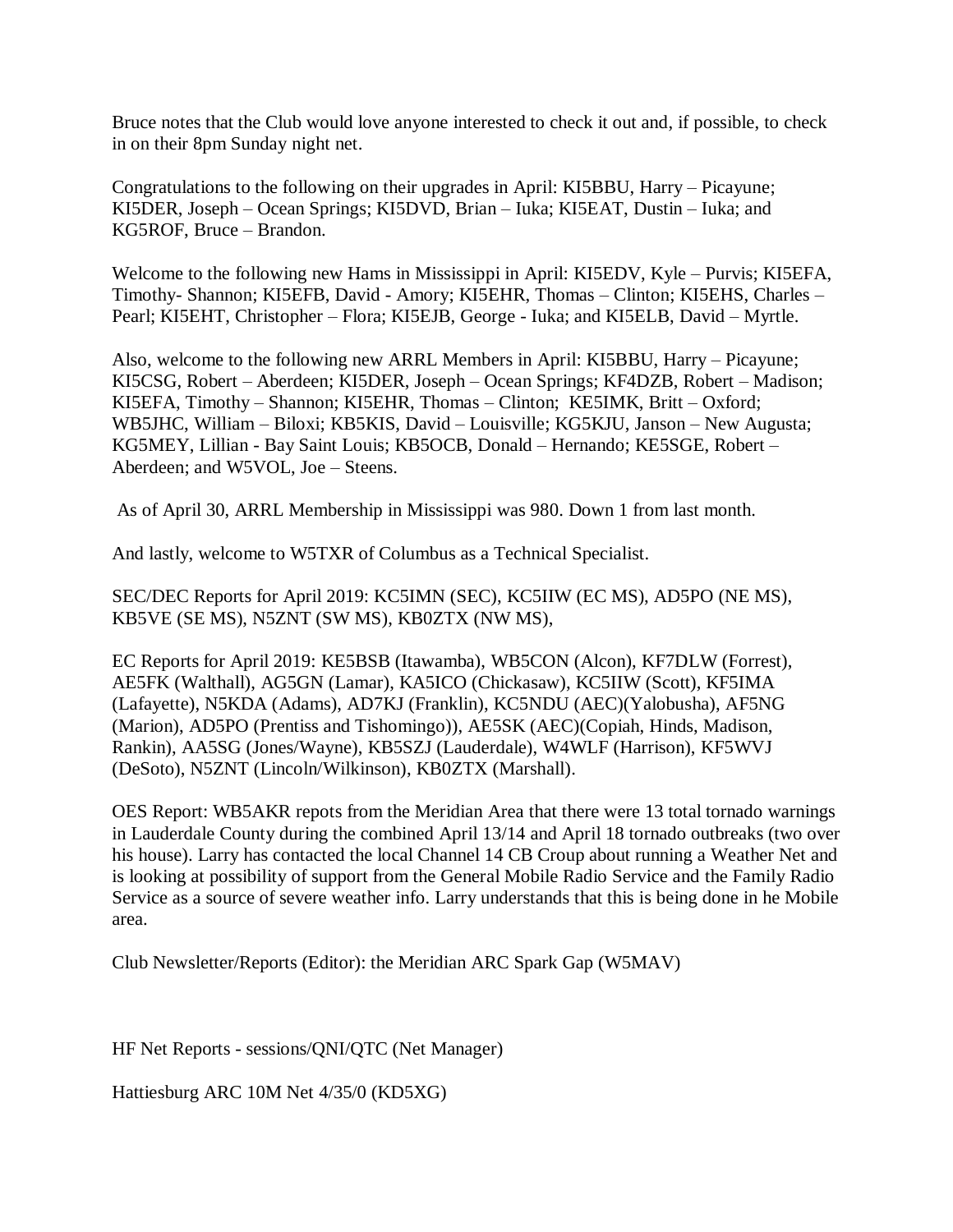Magnolia Section Net 30/1126/3 (KA5ICO)

MS Baptist Hams Net 3/11/0 (WF5F)

MSPN 30/2193/11 (W5JGW)

VHF Net Reports - sessions/QNI/QTC (Net Manager)

Adams County ARES 5/60/0 (N5KDA)

Alcorn County ARES 5/69/0 (WB5CON)

Capital Area Emergency Net 4/46/0 (K5XU)

DeSoto County Training and Information Net 5/107/0 (KF5WVJ) Two Skywarn Activations

Forrest/Perry Counties ARES 2/24/1 (KF7DLW)

Hattiesburg ARC 2M Net 4/68/1 (KD5XG)

Hattiesburg 2M Simplex Net 1/11/0 (KD5XG)

Itawamba County ARES 4/16/0 (KE5BSB)

Jackson ARC Emergency Net 4/44/0 (K5XU)

Jasper County ARES 4/22/0 (KG5WJM) Two Emergency Activations

Jones/Wayne Counties ARES 4/94/0 (AA5SG) One Skywarn Activation

Lamar County ARES Net 4/103/0 (AG5GN) Two Skywarn and two emergency activations

Lowndes County ARC Net 5/46/0 (KF5AZ)

Marion County ARES Net 5/29/0 (AF5NG)

Madison County ARES 4/27/0 (W5DIX)

Marshall County ARES – meets with Desoto County – (KB0ZTX)

Mississippi Coast ARES, Weather, and Tech Net 5/97/0 (W4WLF and K5CRJ)